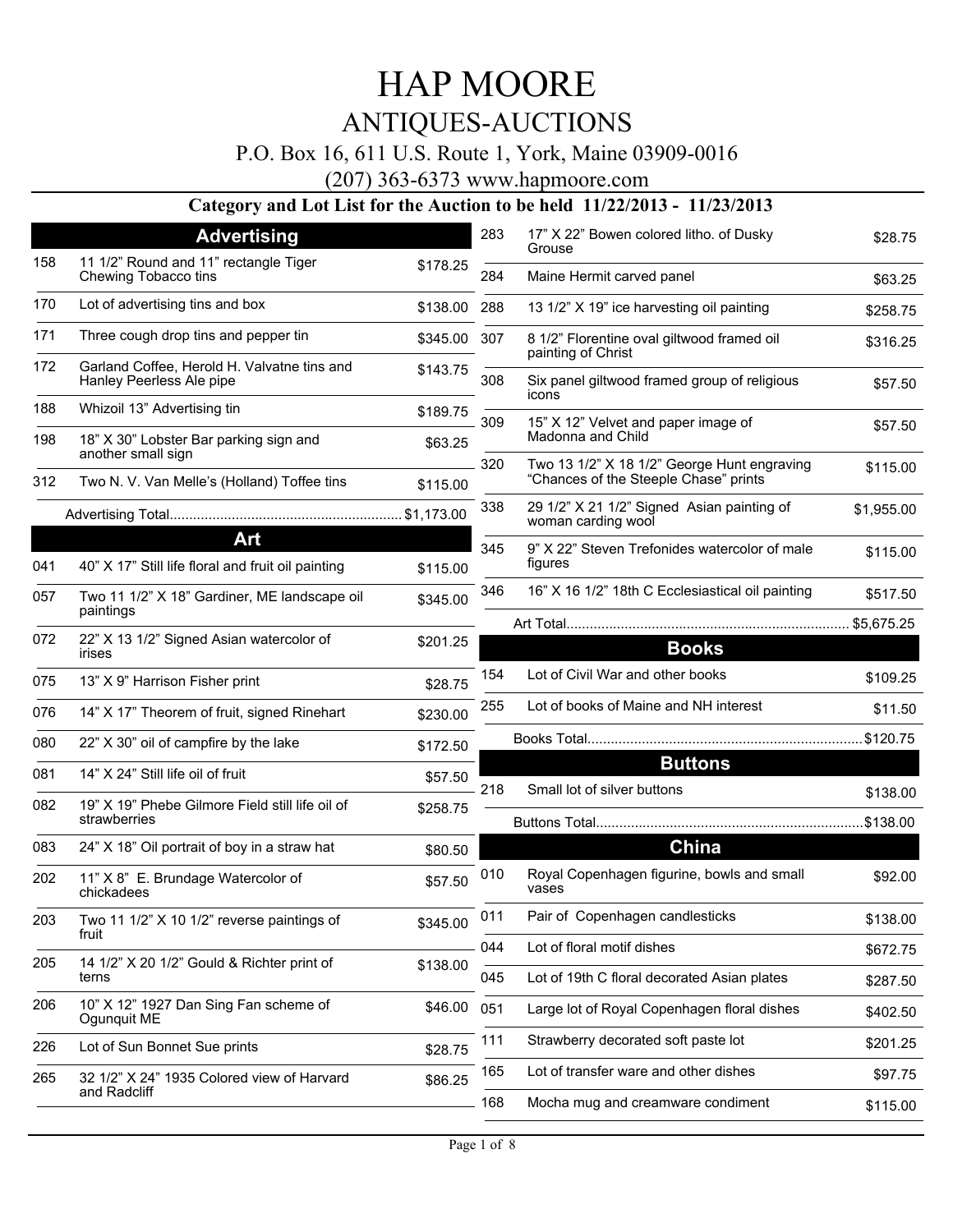## P.O. Box 16, 611 U.S. Route 1, York, Maine 03909-0016

(207) 363-6373 www.hapmoore.com

| 222 | Two late 19th C tea sets                                                            | \$28.75    | 291 | Invitation to Carter/Mondale Inauguration                                           | \$11.50    |
|-----|-------------------------------------------------------------------------------------|------------|-----|-------------------------------------------------------------------------------------|------------|
| 223 | Lot of demitasse cups and misc. china                                               | \$161.00   | 292 | Misc. JFK ephemera                                                                  | \$28.75    |
| 224 | China compote and candlesticks                                                      | \$115.00   | 323 | Joseph Tasker's 1825 book "Gazetteer of<br>New Hampshire " published Exeter NH 1817 | \$11.50    |
| 225 | Austrian china-framed mirror                                                        | \$57.50    | 324 | Seaman's journal Dublin to Charleston                                               | \$230.00   |
| 247 | Banded pink and gold 19th C dinnerware                                              | \$115.00   | 325 | 1782 Love letter to Nabby Frost                                                     | \$258.75   |
| 248 | Large set banded pink and gold 19th C<br>dinnerware with monogram                   | \$287.50   | 326 | 1724 Account of fees for appointment of John<br>Frost of His Majesty's Council      | \$920.00   |
| 252 | 10" Blue majolica pitcher                                                           | \$172.50   | 339 | 15" X 20" Covens & Mortier early map incl.                                          | \$230.00   |
| 262 | 18th C Cross - handled tankard                                                      | \$28.75    |     | Amstelodami                                                                         |            |
| 263 | Early cross - handled decorated teapot                                              | \$241.50   | 340 | 15" X 19 1/2" 17th C Map Stiria Steyamarch                                          | \$28.75    |
| 353 | Two 9" Asian plates                                                                 | \$218.50   | 361 | Ffrost family 1801 - 1822 ships' account<br>ledger                                  | \$517.50   |
|     |                                                                                     |            |     |                                                                                     |            |
|     | <b>Clocks</b>                                                                       |            |     | <b>Furniture</b>                                                                    |            |
| 084 | Silas Hoadley, Plymouth, tall clock                                                 | \$1,092.50 | 030 | Half round, leather top mahogany coffee table                                       | \$57.50    |
| 191 | French anniversary clock                                                            | \$155.25   | 040 | 43" X 23" Gilt wood mirror with fancy crest                                         | \$230.00   |
| 249 | Eli & Samuel Terry pillar and scroll clock                                          | \$488.75   | 046 | 31" Repousse giltwood Continental mirror                                            | \$747.50   |
| 319 | Split column clock                                                                  | \$230.00   | 052 | Gustavian 70" settee                                                                | \$488.75   |
|     |                                                                                     |            | 053 | Set of six Gustavian chairs                                                         | \$230.00   |
|     | <b>Dolls</b>                                                                        |            | 054 | Two Gustavian upholstered ottomans                                                  | \$575.00   |
| 031 | 22" Simon & Halbig bisque head doll                                                 | \$132.25   | 085 | Two door cupboard in old blue paint                                                 | \$2,300.00 |
| 033 | Two Kewpie and two other dolls, celluloid<br>rabbit and child's Nippon cup and dish | \$97.75    | 086 | Walnut gate leg drop leaf table                                                     | \$115.00   |
| 038 | 8 1/2" German bisque head doll and miniature<br>composition doll                    | \$51.75    | 087 | 6' Pine one drawer harvest table                                                    | \$460.00   |
| 109 | Seven Skookum dolls                                                                 | \$80.50    | 088 | 18th c. cherry highboy                                                              | \$1,725.00 |
| 156 | 15" Bisque head doll                                                                | \$51.75    | 089 | One drawer blanket chest in old blue paint                                          | \$517.50   |
|     | Dolls Total                                                                         | \$414.00   | 091 | Early 19th C pine stepback cupboard in old<br>red paint                             | \$3,450.00 |
|     | <b>Ephemera</b>                                                                     |            | 092 | 19th C wagon seat                                                                   | \$287.50   |
| 024 | Lot of 50's - 80's Comic books                                                      | \$97.75    | 160 | 52" 18th c. storage box                                                             | \$201.25   |
| 181 | Three scrapbooks of early 20th c. music and<br>film stars                           | \$11.50    | 161 | Old gray blanket box with arched ends                                               | \$57.50    |
| 204 | Hand-written letter account of San Francisco<br>fire                                | \$28.75    | 162 | Small one-drawer tool chest                                                         | \$115.00   |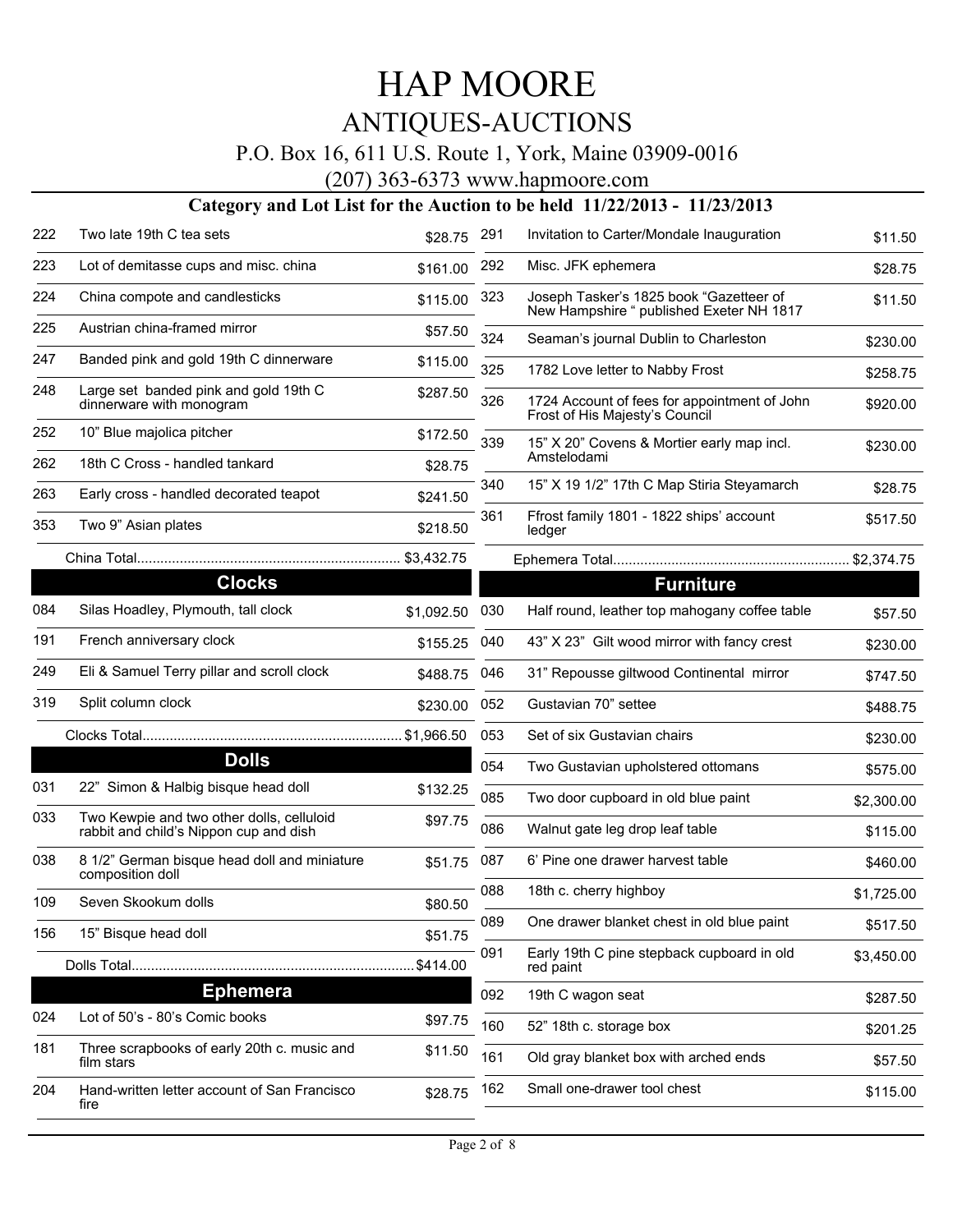## P.O. Box 16, 611 U.S. Route 1, York, Maine 03909-0016

(207) 363-6373 www.hapmoore.com

| 163 | Six board chest with till                             | \$51.75    | 316 | New Englad cherry secretary desk with center<br>drop panel | \$920.00    |
|-----|-------------------------------------------------------|------------|-----|------------------------------------------------------------|-------------|
| 228 | Two yoke-back Queen Anne chairs                       | \$63.25    | 317 | New England graduated four drawer chest                    | \$632.50    |
| 229 | Pair of yoke-back Queen Anne chairs                   | \$74.75    |     | with bracket base                                          |             |
| 230 | One drawer shaped top tapered leg stand               | \$345.00   | 318 | New England Fluted leg cherry drop leaf table              | \$57.50     |
| 231 | Inlaid reeded leg Federal card table                  | \$690.00   | 327 | Van Der Rohe Barcelona table                               | \$460.00    |
| 232 | 19th C clerk's chair                                  | \$28.75    | 328 | Pair of Wassily chairs by Marcel Breuer cir<br>1925        | \$1,380.00  |
| 233 | Oval top Queen Anne tap table                         | \$460.00   | 329 | Four Van Der Rohe influenced side chairs                   | \$1,035.00  |
| 234 | Two Queen Anne side chairs                            | \$287.50   | 337 | Pair of enameled Japanese cabinets                         | \$345.00    |
| 235 | Fancy wicker desk and chair                           | \$143.75   | 348 | Pair 18th C carved aubusson armchairs                      | \$3,565.00  |
| 236 | One drawer stretcher base tavern table                | \$373.75   | 349 | Aubusson bench                                             | \$575.00    |
| 239 | Cross stretcher drop leaf table                       | \$92.00    | 354 | 53" Glass top 1970 cir. tubular base table                 | \$1,265.00  |
| 266 | 19th C Mahogany corner cupboard with<br>carved detail | \$230.00   | 365 | Queen Anne curly maple drop leaf table                     | \$575.00    |
| 267 | Set of three Chippendale ribbon-back side             | \$690.00   | 384 | Bow front mahogany chest on French base                    | \$805.00    |
|     | chairs                                                |            |     |                                                            | \$35,328.00 |
| 268 | 18th C Ladderback rocker with rush seat               | \$28.75    |     | <b>General</b>                                             |             |
| 269 | 39" X 27" Plne half-round table                       | \$189.75   | 001 | Unmarked blue art pottery vase                             | \$74.75     |
| 270 | Chippendale ribbon-back side chair                    | \$28.75    | 003 | Large lot of seashells                                     | \$28.75     |
| 271 | Five drawer mahogany Chippendale tall chest           | \$747.50   | 004 | Two splint gathering baskets                               | \$201.25    |
| 272 | Turned leg 19th c. mahogany card table                | \$230.00   | 005 | Three baskets                                              | \$28.75     |
| 278 | Ebonized Aesthetic Period drop leaf table             | \$287.50   | 006 | Hanging candle box, covered measure and<br>wooden utensils | \$207.00    |
| 280 | Aesthetic Period ram-carved armchair                  | \$345.00   | 007 | Five stoneware crocks                                      | \$149.50    |
| 281 | Paint-decorated 19th c. rocker                        | \$40.25    | 022 | Cast iron alligator and turtle paperweights                | \$28.75     |
| 282 | 50" X 30" Black framed carved mirror                  | \$115.00   | 025 | Belmont table radio                                        | \$34.50     |
| 294 | 38" Marble inlaid rosewood stand                      | \$316.25   | 028 | Set of staircase carpet brasses                            |             |
| 295 | 19" Marble inlaid rosewood stand                      | \$115.00   | 029 | Three cast iron still banks                                | \$86.25     |
| 296 | Grain painted multi drawer 19th C cabinet             | \$431.25   |     |                                                            | \$126.50    |
| 314 | 84" X 80" Pewter cupboard in old blue paint           | \$4,600.00 | 036 | Lot of desk and advertising items                          | \$86.25     |
| 315 | 36" Four drawer Chippendale chest in old red          | \$1,150.00 | 048 | Ram's head iron peel                                       | \$86.25     |
|     | paint                                                 |            | 058 | Pair of Staffordshire dogs                                 | \$126.50    |
|     |                                                       |            | 060 | 20 1/2" Rooster weathervane                                | \$1,610.00  |
|     |                                                       |            |     |                                                            |             |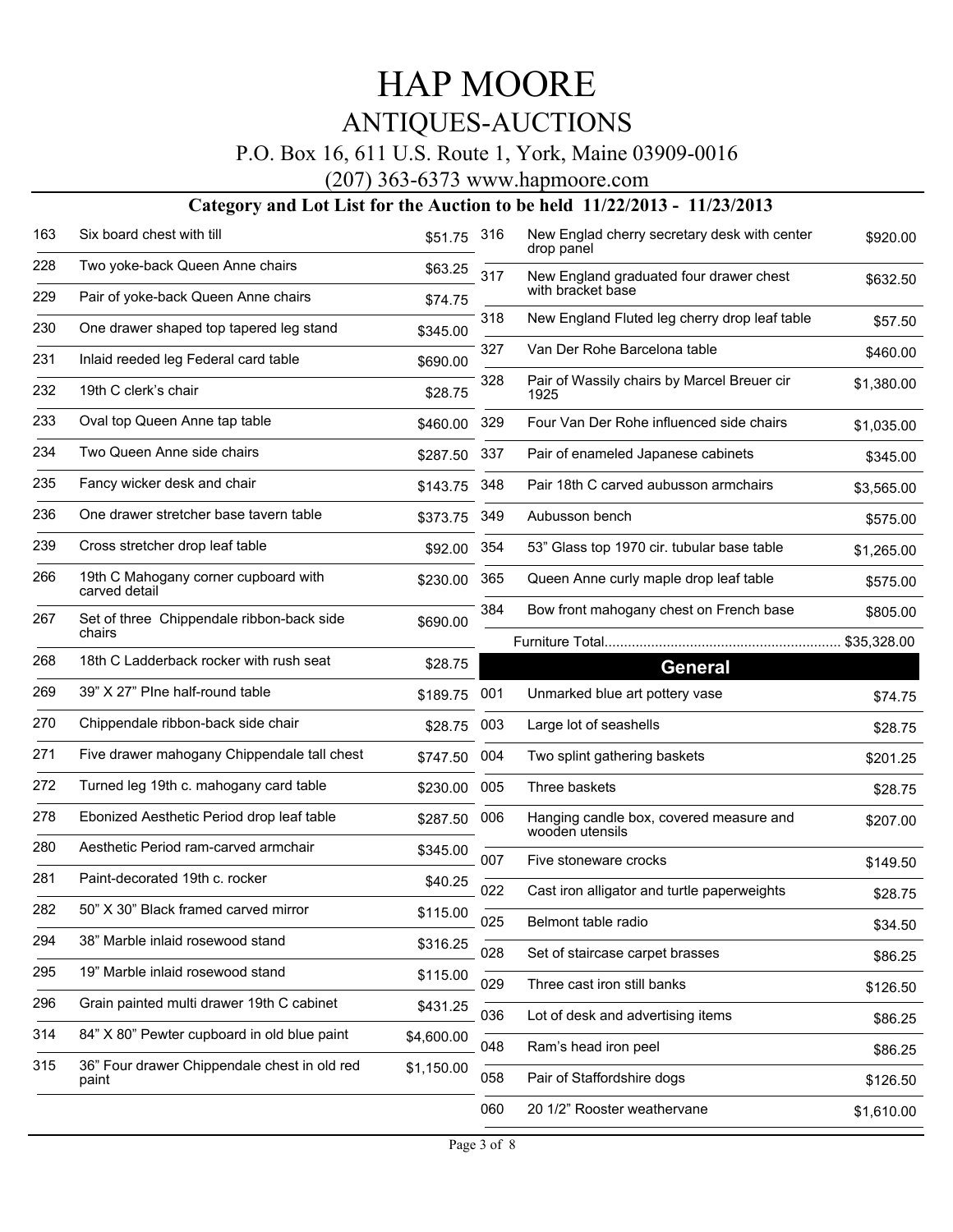## P.O. Box 16, 611 U.S. Route 1, York, Maine 03909-0016

(207) 363-6373 www.hapmoore.com

| 061 | 38 in. Post Office sign                                      | \$402.50 | 127 | Three small painted boxes                                  | \$86.25    |
|-----|--------------------------------------------------------------|----------|-----|------------------------------------------------------------|------------|
| 062 | 42" Running horse weathervane                                | \$373.75 | 128 | 10" Old red covered bucket                                 | \$345.00   |
| 063 | 1869 Long Island sign "Bonny Kneuk"                          | \$230.00 | 129 | Buttonhole-looped 16" and 12" measures and<br>10" piggin   | \$80.50    |
| 064 | 59 1/2" X 8 1/2" "Antiques" sign                             | \$201.25 | 130 | Three firkins with handles                                 | \$74.75    |
| 065 | 23 in. Enterprise coffee grinder                             | \$747.50 | 131 | 37" Carved grain shovel                                    | \$97.75    |
| 068 | Open early tin fireplace oven                                | \$195.50 | 132 | Eagle, heart and thistle butter prints and                 | \$195.50   |
| 069 | Two cast iron fireplace kettles                              | \$23.00  |     | qilded letter "W"                                          |            |
| 071 | 12 in. Enterprise coffee grinder                             | \$661.25 | 133 | Pear-shaped tea caddy                                      | \$207.00   |
| 077 | 8" X 12" Green box decorated with Paul<br>Revere image       | \$109.25 | 134 | J Burr and Hatch signed pantry boxes and<br>another        | \$97.75    |
| 078 | Lot of beaded purses                                         | \$97.75  | 135 | 21" Wooden skimmer, butter scoop and other<br>wooden tools | \$109.25   |
| 095 | Large lot of clay marbles                                    | \$51.75  | 136 | Eleven German and Italian carved figures                   | \$120.75   |
| 099 | Two brass bed warmers                                        | \$51.75  | 137 | Lot of carved birds and figures                            | \$172.50   |
| 100 | "Bank on Republic Pig Iron" and black man<br>cast iron banks | \$109.25 | 138 | 3" Round inlaid burl box                                   | \$28.75    |
| 101 | Three building-form still banks                              | \$120.75 | 139 | Lot of six misc. small boxes                               | \$115.00   |
| 102 | Large lot of brass school and hand bells                     | \$287.50 | 140 | Hanging 19th C wood candle box and<br>miniature sled       | \$109.25   |
| 103 | Three small birch canoes and three coil<br>baskets           | \$74.75  | 141 | Lignum Vitae mortar and pestle                             | \$120.75   |
| 104 | Large Dixon pewter coffee pot and misc.<br>pewter pieces     | \$115.00 | 142 | Old blue Harvard oval 5 1/2 in. pantry box                 | \$161.00   |
| 106 | Three tin food molds, coffee pot and sugar                   | \$51.75  | 155 | Split ash broom                                            | \$517.50   |
|     | shaker                                                       |          | 159 | 1849 document box with boot jack ends                      | \$115.00   |
| 107 | Wrought iron chestnut roaster with facial motif              | \$304.75 | 167 | Lot of pottery and glass                                   | \$281.75   |
| 108 | Two early metallic skimmers and one spatula                  | \$230.00 | 169 | Box of dominoes                                            | \$51.75    |
| 112 | 18th C Ice skates                                            | \$201.25 | 183 | Lot of paper party hats                                    | \$28.75    |
| 113 | 12" early 19th C Floral decorated tin coffee<br>pot          | \$172.50 | 185 | 56" model of the ship, William Lawton                      | \$1,035.00 |
| 116 | Stone pumpkin                                                | \$408.25 | 186 | Lot of miniature animals and birds                         | \$63.25    |
| 117 | Tin hanging candle box, candle mold and                      | \$126.50 | 189 | 32" Papier mache' decorated tray                           | \$28.75    |
|     | misc. tinware                                                |          | 190 | Two decoys                                                 | \$74.75    |
| 119 | Copper lamp filler, water pitcher and mug                    | \$28.75  | 195 | Pair of cast iron duck andirons                            | \$690.00   |
| 120 | Three draw spyglass                                          | \$28.75  | 199 | Footed copper pot                                          | \$74.75    |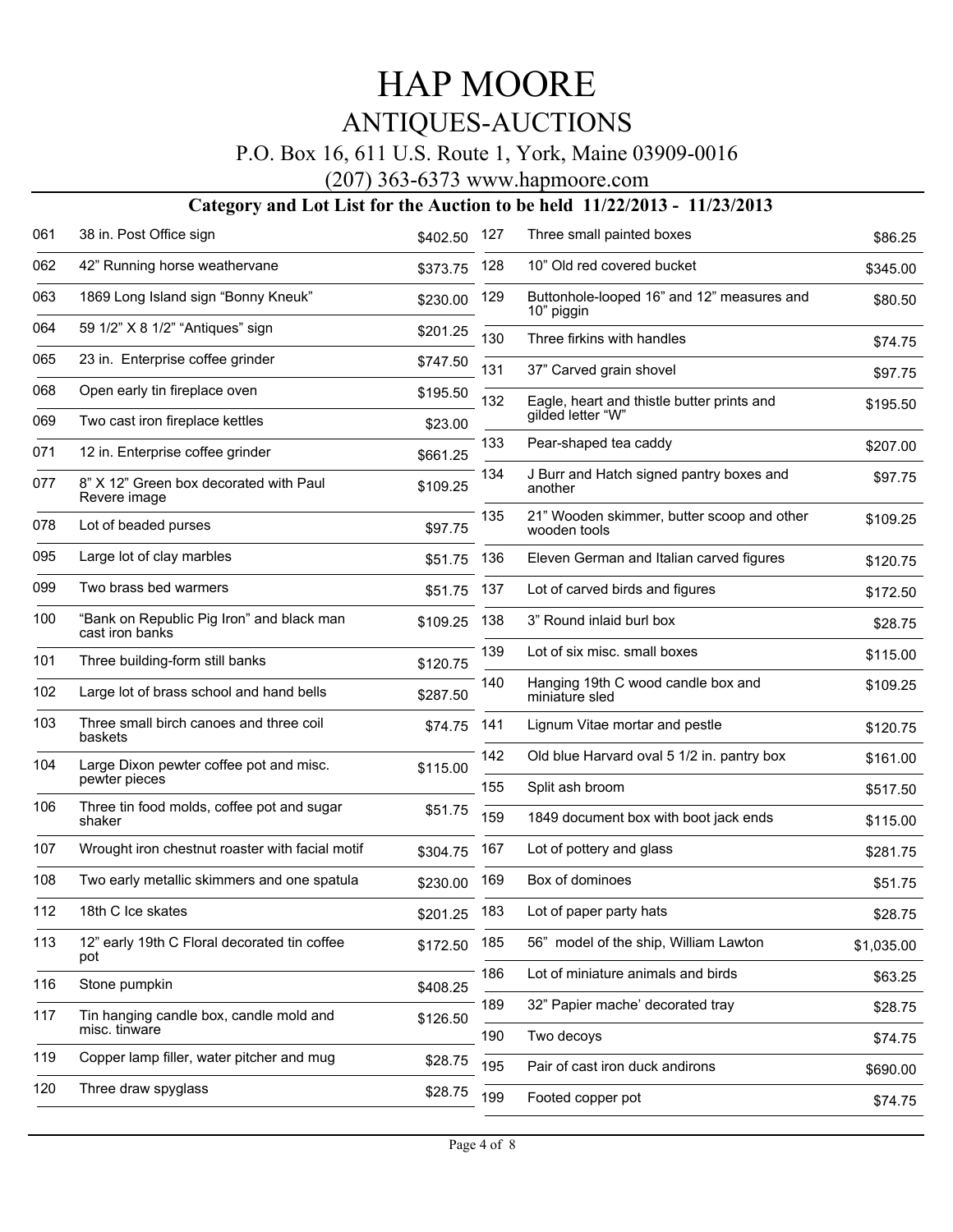## P.O. Box 16, 611 U.S. Route 1, York, Maine 03909-0016

(207) 363-6373 www.hapmoore.com

| 200 | Old brass bucket and copper pitcher                                       | \$63.25      | 363 | Signed Japanese brass figural letter opener                       | \$57.50     |
|-----|---------------------------------------------------------------------------|--------------|-----|-------------------------------------------------------------------|-------------|
| 201 | Swing-handled basket                                                      | \$74.75      | 366 | W. Hart barometer                                                 | \$517.50    |
| 209 | Set of four pewter measures                                               | \$51.75      | 367 | Enterprise coffee grinder                                         | \$345.00    |
| 210 | Lot of misc. pewter                                                       | \$103.50     |     |                                                                   |             |
| 211 | Samuel Smith 16 1/2" Charger                                              | \$120.75     |     | <b>Glass</b>                                                      |             |
| 212 | Two 13 1/2" Pewter chargers and two plates                                | \$115.00     | 042 | Three blown and etched decanters                                  | \$546.25    |
| 214 | Lot of misc. desk items                                                   | \$120.75     | 066 | Blown 19" green chestnut bottle                                   | \$149.50    |
| 216 | Group of carved and decorated putti                                       | \$178.25     | 173 | 10 1/2" Blown chestnut bottle and early<br>etched and blown glass | \$431.25    |
| 227 | 9" Decorated marble tile                                                  | \$115.00     | 174 | <b>Bottle lot</b>                                                 | \$57.50     |
| 251 | Small primitive game board                                                | \$586.50     | 175 | Lot of glass vases and decanter                                   | \$195.50    |
| 258 | Grouping of five decorated toleware pieces                                | \$172.50 215 |     | Vaseline and other 19th C glass                                   | \$402.50    |
| 259 | Pair of featherball paddles, two parasols, pin<br>cushion and yarn winder | \$258.75     | 261 | 8" Pheasant-eye blown art glass vase                              | \$4,485.00  |
| 260 | Pair of brass tiebacks, iron skewer rack and                              | \$460.00     | 264 | Blown decanter, wine and cologne                                  | \$115.00    |
|     | pair of whale oil burners                                                 |              | 382 | Three deep green syrup bottles                                    | \$51.75     |
| 274 | Hessian andirons                                                          | \$57.50      |     |                                                                   | .\$6,434.25 |
| 275 | Owl andirons                                                              | \$28.75      |     | <b>Jewelry</b>                                                    |             |
| 276 | Penobscot feather basket                                                  | \$63.25      | 034 | 14k Ronci bar pin, locket and cameos                              | \$718.75    |
| 287 | 29" X 9" 19th C Gilt frame                                                | \$74.75      | 059 | Small lot of costume jewelry                                      | \$488.75    |
| 290 | Tip O'Neil personal desk items from his<br>secretary                      | \$97.75      | 221 | Misc. jewelry lot                                                 | \$258.75    |
| 305 | Fraternal silver Frrench medal                                            | \$11.50      | 293 | 14k Diamond and sapphire dinner ring                              | \$373.75    |
| 311 | Five fleece-covered miniature sheep and pill                              | \$86.25      | 331 | 18k Gold pocket watch                                             | \$690.00    |
|     | box                                                                       |              |     |                                                                   | .\$2,530.00 |
| 313 | Early blue-painted mortar and pestle                                      | \$287.50     |     | Lighting                                                          |             |
| 321 | 24" Pewter charger                                                        | \$1,265.00   | 027 | 6 in. Quezal light shade                                          | \$126.50    |
| 333 | Tooth whistle                                                             | \$11.50      | 047 | Crystal and brass chandelier                                      | \$747.50    |
| 334 | Horse drawn wicker child's cart                                           | \$345.00     | 055 | Floral decorated Victorian hanging lamp                           | \$316.25    |
| 336 | 12' 2" X 5'2" Spindle architectural element                               | \$86.25      | 093 | Wrought iron two light candlestand                                | \$546.25    |
| 359 | York, ME 400 wood and wire pie lifters                                    | \$345.00     | 096 | Early wood-framed candle lantern                                  | \$201.25    |
| 362 | Assorted kitchen implements                                               | \$184.00 097 |     | B.B.B. Student lamp                                               | \$345.00    |
|     |                                                                           |              |     |                                                                   |             |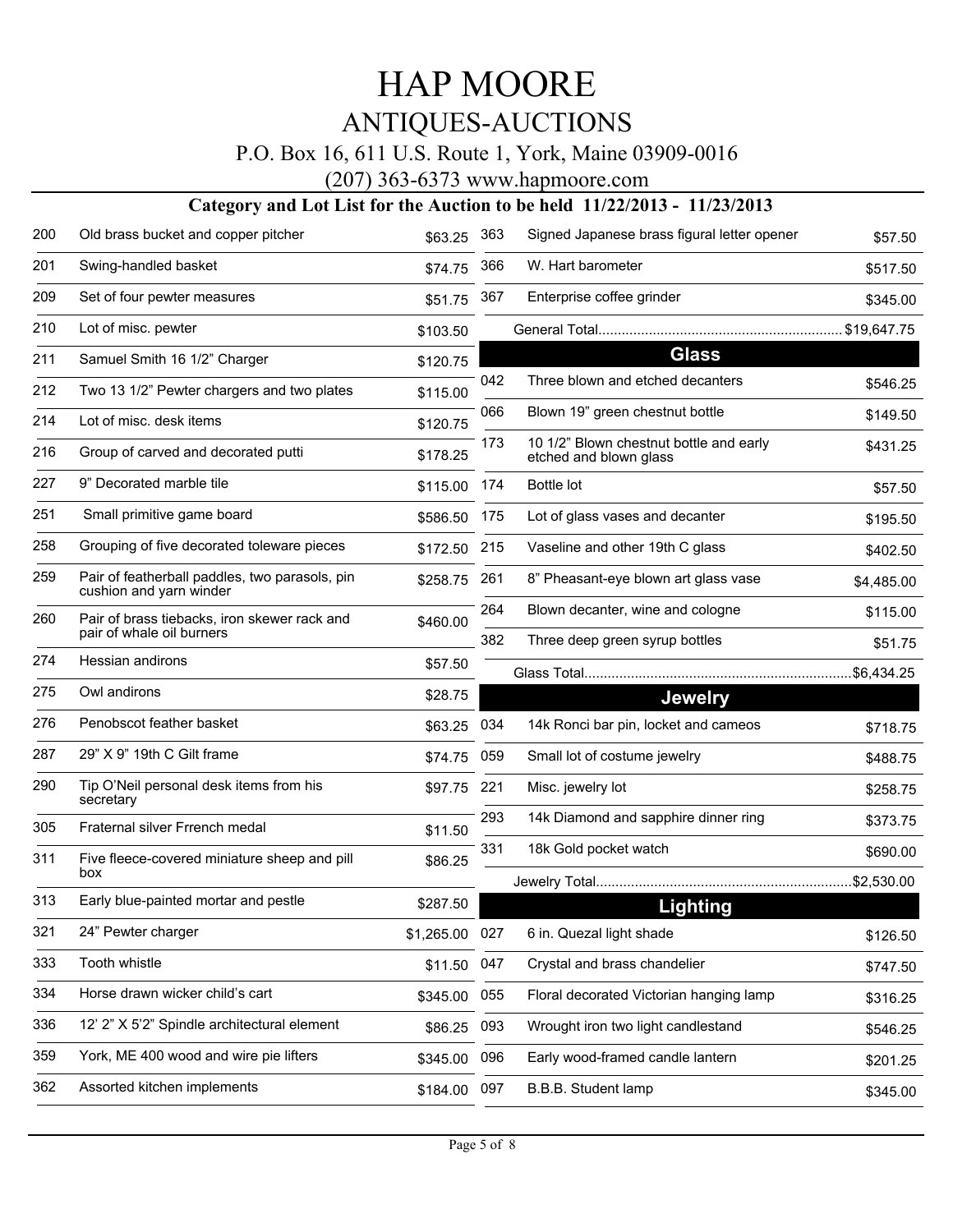## P.O. Box 16, 611 U.S. Route 1, York, Maine 03909-0016

(207) 363-6373 www.hapmoore.com

| 098 | Wrought iron three candle hanging fixture                      | \$258.75 | -304       | Lot of misc. medals                                                 | \$51.75              |
|-----|----------------------------------------------------------------|----------|------------|---------------------------------------------------------------------|----------------------|
| 105 | 18th C Rush light on wooden mount                              | \$115.00 |            |                                                                     |                      |
| 110 | Pair of brass candlesticks                                     | \$103.50 |            | <b>Musical</b>                                                      |                      |
| 115 | Three hogscrapers and a spiral candlestick                     | \$345.00 | 049        | Eugene Henry Luthier, Paris, 1887, violin and<br>Adolf Schuster bow | \$1,265.00           |
| 121 | 11" Pierced tin fluid lantern                                  | \$201.25 | 350        | Anton Dietl, Mittenwald, cello                                      | \$1,035.00           |
| 122 | Perkins tin and glass lantern with shade                       | \$126.50 | 364        | Lothar Seifert cello bow                                            | \$258.75             |
| 123 | 13" Tin whale oil lantern                                      | \$184.00 |            |                                                                     |                      |
| 124 | 13" Pierced tin and glass whale oil lantern                    | \$103.50 |            | <b>Postcards</b>                                                    |                      |
| 125 | Pewter hand lamp, miner's lamp and brass<br>skater's lantern   | \$63.25  | 220        | Framed early postcards of Ogunquit and<br>York, ME                  | \$63.25              |
| 126 | Hanging work lamp and double cruzie                            | \$258.75 |            |                                                                     |                      |
| 143 | Two light adjustable wood candlestick                          | \$28.75  |            | <b>Pottery</b>                                                      |                      |
| 184 | Pair of nautical bow lights                                    | \$287.50 | 008        | John Stewart, Great Falls, NH jug                                   | \$178.25             |
| 187 | Two Telford, Grier and MacKay 15" Copper<br>lanterns           | \$373.75 | 009<br>012 | Parkersburg WV crock<br>Bulbous 7" Gouda vase                       | \$132.25<br>\$143.75 |
| 196 | 20" Copper lantern, "Port"                                     | \$287.50 | 013        | 10 1/2" Gouda pitcher                                               | \$51.75              |
| 197 | Bors A Cohors French lantern with blue and<br>red glass panels | \$230.00 | 014        | Four pieces of Danish art pottery                                   | \$120.75             |
| 277 | Brass electric sconce                                          | \$28.75  | 015        | Lot of Danish art pottery                                           | \$201.25             |
| 300 | Pair of 18th C brass candlesticks and two<br>singles           | \$431.25 | 016        | Lot of German, Swedish and English art<br>pottery                   | \$51.75              |
| 301 | Group of seven 19th C candlesticks                             | \$28.75  | 017        | 9 1/2" Flared Belgian Faience vase                                  | \$132.25             |
| 302 | Group of seven 18th and 19th C candlesticks                    | \$115.00 | 018        | Lot of Gouda art pottery                                            | \$115.00             |
| 330 | Onion lantern                                                  | \$40.25  | 019        | Lot of Gouda art pottery                                            | \$230.00             |
| 335 | Fancy three light wrought iron lamp                            | \$258.75 | 020        | Four pieces of Gouda art pottery                                    | \$201.25             |
|     |                                                                |          | 021        | 10 1/2" Rookwood floral lamp base, 5" open<br>pot and blue vase     | \$258.75             |
|     | <b>Marine</b>                                                  |          | 039        | 11 3/4" Swedish art pottery vase                                    | \$316.25             |
| 322 | Liverpool sextant                                              | \$517.50 | 050        | Martin Crafts, Boston, three gallon jug                             | \$241.50             |
| 347 | Two early 20th C J. W. Way spyglasses and<br>chart tool        | \$345.00 | 067        | A B. Wheeler, Boston three gallon decorated                         | \$207.00             |
|     |                                                                |          |            | jug<br>Four pieces Dedham Pottery                                   |                      |
|     | <b>Military</b>                                                |          | 094        |                                                                     | \$161.00             |
| 217 | Three pairs uniform epaulets                                   | \$316.25 |            |                                                                     |                      |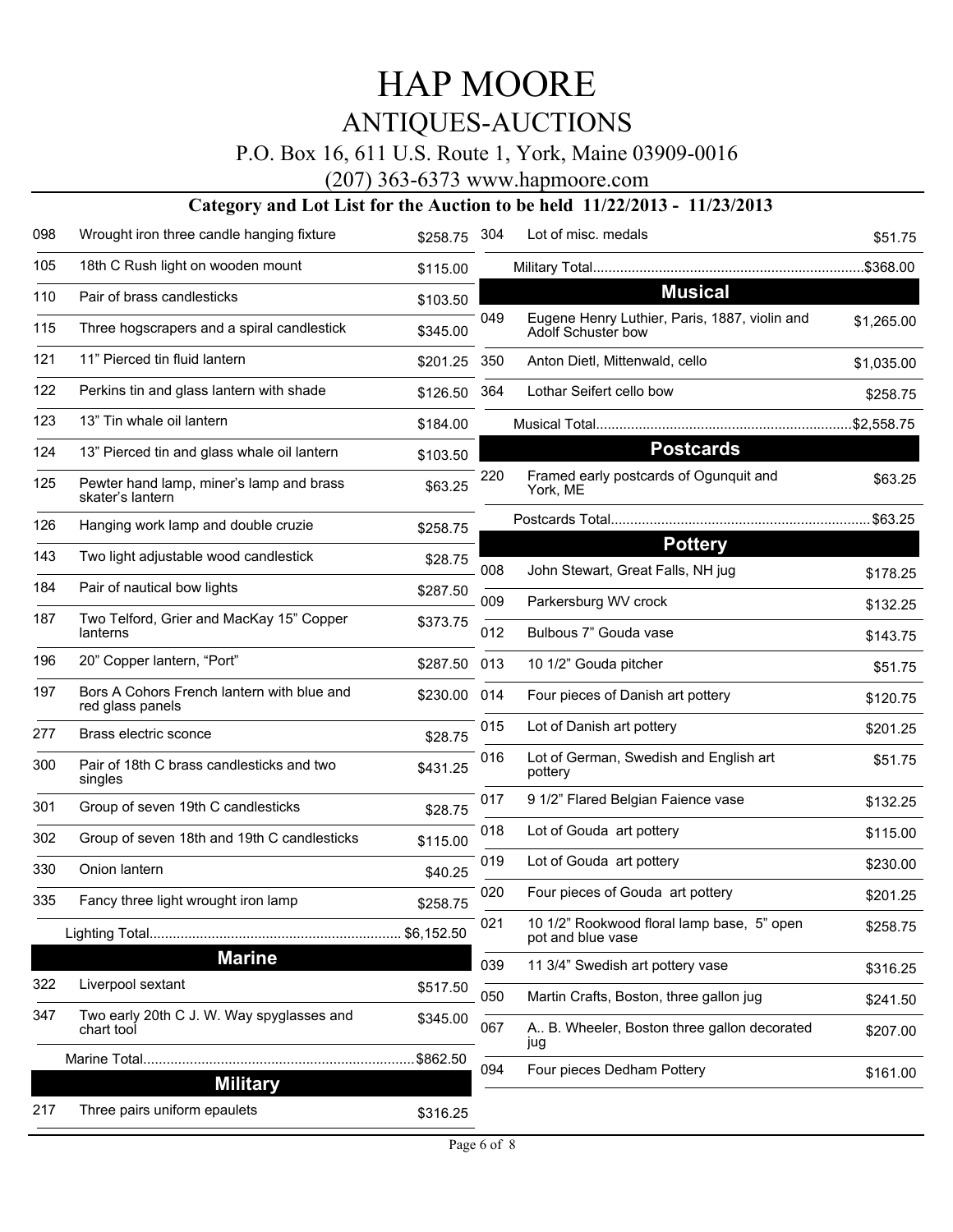# HAP MOORE

# ANTIQUES-AUCTIONS

## P.O. Box 16, 611 U.S. Route 1, York, Maine 03909-0016

(207) 363-6373 www.hapmoore.com

| 118 | Carpenter mocha pitcher, bowl and another<br>bowl                 | \$172.50   | 310 | 2 3/4" Silver medal depicting Madonna and<br>Child              | \$11.50     |
|-----|-------------------------------------------------------------------|------------|-----|-----------------------------------------------------------------|-------------|
| 164 | Lot of four yellow ware bowls and another                         | \$115.00   | 368 | Lot of misc. silver flatware and serving pieces                 | \$948.75    |
| 166 | Two pottery pitchers and vase                                     | \$51.75    | 369 | Set of Mermod & Jaccard sterling flatware                       | \$1,667.50  |
| 256 | Pottery Lot                                                       | \$57.50    | 370 | Large lot of misc. silver plated flatware and<br>serving pieces | \$862.50    |
| 381 | Matt green art pottery vase                                       | \$51.75    | 371 | Pair of 10" Kirk repousse' sterling covered                     | \$4,485.00  |
| 383 | Swasey, Portland, ME crock                                        | \$34.50    |     | vegetables with early mark                                      |             |
|     |                                                                   | \$3,225.75 | 372 | Sterling Starr & Marcus punch bowl and ladle                    | \$10,350.00 |
|     | <b>Rugs</b>                                                       |            | 373 | Sterling water pitcher, salt cellar and<br>unmarked tankard     | \$891.25    |
| 023 | 7' X 4'9" Oriental rug                                            | \$258.75   | 374 | Pair of Starr sterling reticulated compotes                     | \$1,092.50  |
| 237 | 78" X 50 1/2" Oriental scatter rug                                | \$172.50   | 375 | Sterlign Starr & Marcus repousse' water                         | \$1,638.75  |
| 238 | 78" X 41" Oriental scatter rug                                    | \$86.25    |     | pitcher                                                         |             |
| 279 | 17' X 32" Oriental runner                                         | \$230.00   | 376 | Silver plated flip up covered entree dish and<br>12" basket     | \$57.50     |
| 344 | 81 1/2" X 31" Navajo rug                                          | \$86.25    | 377 | Lot of misc/ sterling tableware                                 | \$345.00    |
|     |                                                                   |            | 378 | 12" Wallace sterling serving dish                               | \$632.50    |
|     | <b>Silver</b>                                                     |            | 379 | Two Austrian .800 silver trays                                  | \$977.50    |
| 002 | Two pair of weighted candlesticks and single<br>salt              | \$103.50   | 380 | Lot of misc. silver plate                                       | \$149.50    |
| 056 | Large set of Gorham sterling flatware                             | \$3,680.00 | 714 | Lot of Swedish flatware and serving pieces                      | \$1,293.75  |
| 114 | Eleven coin silver tablespoons                                    | \$258.75   |     |                                                                 |             |
| 182 | Pair of sliver candelabra                                         | \$86.25    |     | <b>Textiles &amp; Clothing</b>                                  |             |
| 213 | Mixed silver lot                                                  | \$241.50   | 035 | Assortment of lady's hats and shoes                             | \$103.50    |
| 219 | Two pairs silver candlesticks                                     | \$287.50   | 073 | 26" X 22" Framed fruit still life punchwork                     | \$28.75     |
| 240 | Mixed lot of table silver and silverplate                         | \$80.50    | 074 | 19" X 20" Needlepoint with flowers                              | \$57.50     |
| 241 | Mixed lot of Swedish table silver                                 | \$977.50   | 079 | 23" X 22" 1853 sampler with house, people,<br>animals           | \$632.50    |
| 242 | Swedish silver coffee pot and beaker                              | \$805.00   | 090 | Three pairs of boots and two shoes                              | \$805.00    |
| 244 | Twelve coin silver spoons                                         | \$178.25   | 192 | Turkey Red and other linens                                     | \$40.25     |
| 245 | Five Swedish hollowware silver pieces with<br>orig. storage chest | \$3,220.00 | 193 | Red and white patchwork quilt                                   | \$28.75     |
| 303 | Russian 87% silver repousse' cigarette box                        | \$603.75   | 250 | Lot of hats and hat boxes                                       | \$86.25     |
| 306 | 12" X 10" Silver Russian icon                                     | \$1,150.00 | 253 | Lot of linens                                                   | \$115.00    |
|     |                                                                   |            | 254 | Lot of vintage clothing                                         | \$28.75     |